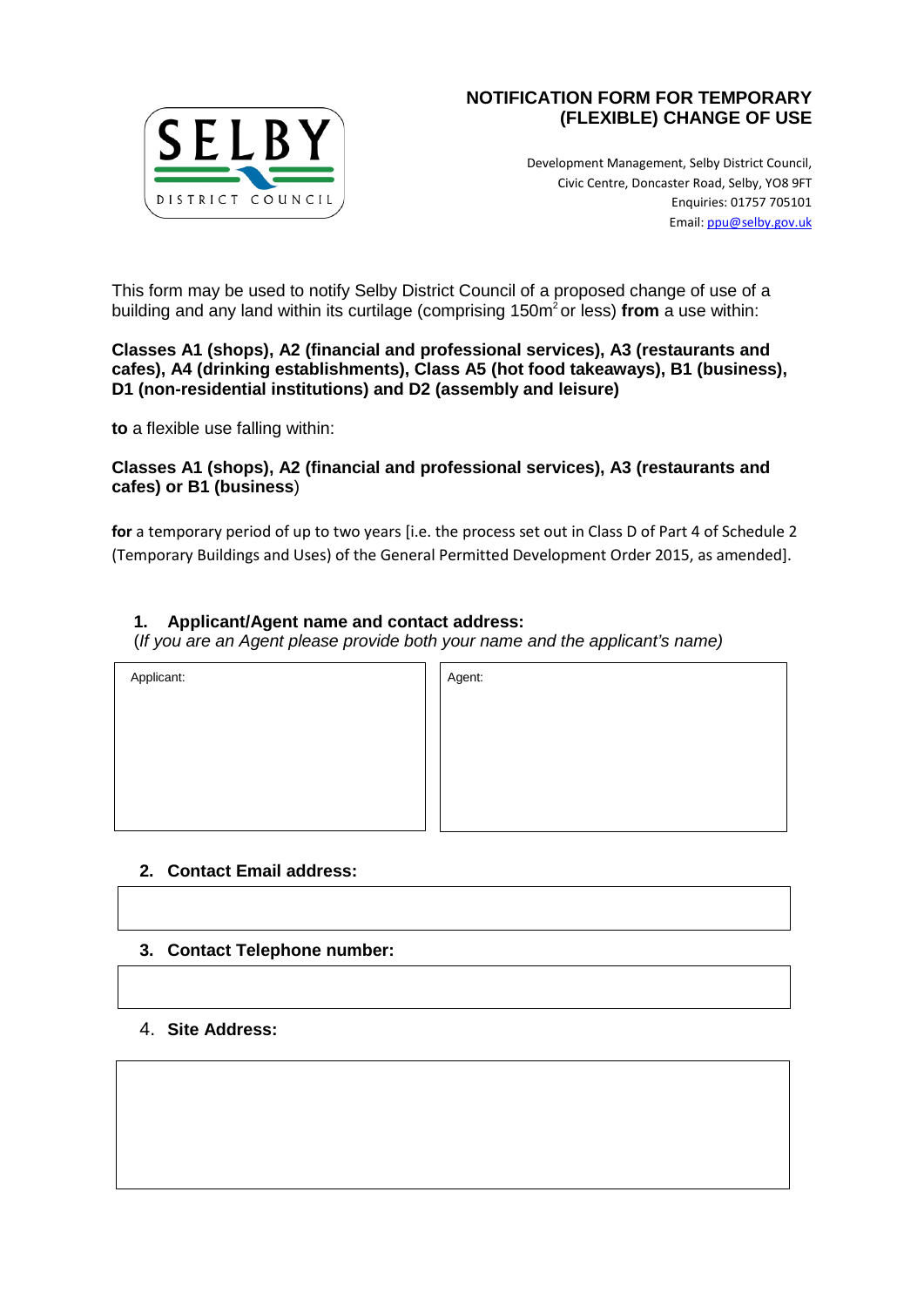5. **Please provide plans showing the exact location of the site affected by the change of use.** 

The following plans are suggested: a location plan (preferably based on an Ordnance Survey map at a scale of 1:1250) showing the site edged with a red line with sufficient named roads and/or buildings on land adjoining the site to ensure that the exact location is clear.

Floor plans (preferably at a scale of 1:50) with the area affected by the temporary change of use shown edged in red.

6. **Provide details of the floorspace of the site in square metres:**

*(if the floorspace of the site is more than 150m2 then planning permission is likely to be required)* 

#### 7. **What is the current lawful use of the site?**

*(i.e. what use does the site currently have planning permission for?)* 

### 8. **What is the proposed use of the site?**

- 9. **On what date will the site begin to be used for this purpose?**  *(if the use has already commenced you cannot rely on the rights permitted under Class D of Part 4 of Schedule 2 of the General Permitted Development Order 2015, as amended)*
- *10.* **Has the Council been notified of any previous temporary change of use of the site?** *(i.e., you can change to more than one of the flexible uses within the allowed 2 year period. If you have previously done this please provide details of the date and the Council's reference number)*